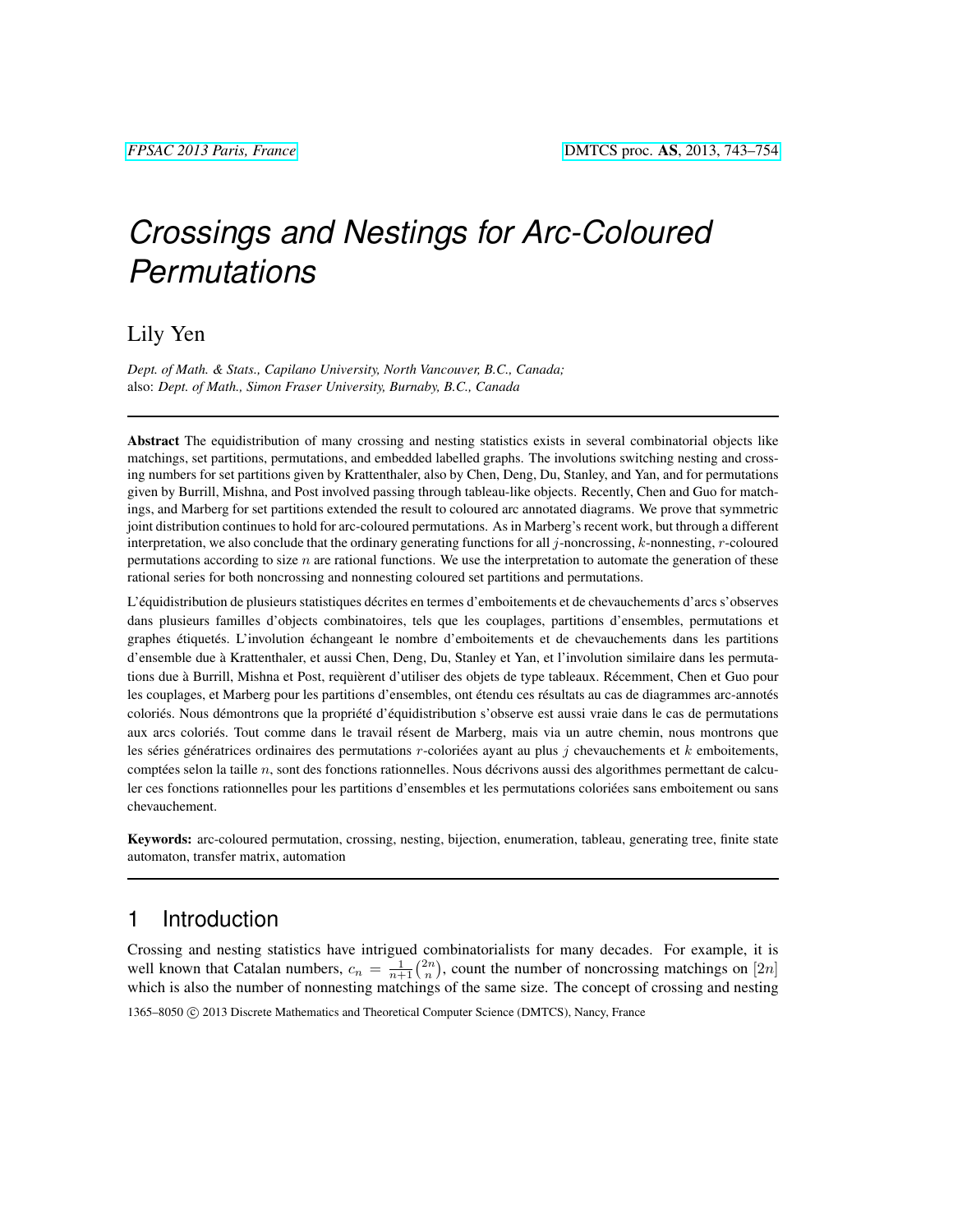744 *Lily Yen*



<span id="page-1-0"></span>**Figure 1:** The arc diagram of a  $k$ -crossing



<span id="page-1-2"></span>Figure 3: The arc diagram of an *enhanced* kcrossing



<span id="page-1-1"></span>**Figure 2:** The arc diagram of a  $k$ -nesting



<span id="page-1-3"></span>Figure 4: The arc diagram of an *enhanced* k-nesting

was then extended to higher numbers where symmetric joint distribution continues to hold not only for matchings [\(8\)](#page-11-0), but also for set partitions [\(4,](#page-11-1) [9\)](#page-11-2), labelled graphs [\(7\)](#page-11-3), set partitions of classical types [\(13\)](#page-11-4), and permutations [\(2\)](#page-11-5). In all cases, bijective proofs were given; and for some, generating functions were found.

Inspired by recent works of Chen and Guo [\(3\)](#page-11-6) on coloured matchings and Marberg [\(10\)](#page-11-7) on coloured set partitions, we give a bijection to establish symmetric joint distribution of crossing and nesting statistics for *arc-coloured permutations*. We also show that the ordinary generating functions for j-noncrossing,  $k$ -nonnesting, r-coloured permutations according to size  $n$  are rational functions.

#### *1.1 Definitions and Terminology*

A permutation S of the set  $[n] := \{1, 2, \ldots, n\}$  is a bijection from  $[n]$  to itself,  $\sigma : [n] \to [n]$ . Using two-line notation, we can write  $S = \begin{pmatrix} 1 & 2 & 3 & \dots & n \\ \sigma(1) & \sigma(2) & \sigma(3) & \dots & \sigma(n) \end{pmatrix}$ . An *arc annotated diagram* is a labelled graph on n vertices drawn horizontally, labelled left to right consecutively such that  $Arc(i, j)$  joins vertex i to vertex j. A permutation has a representation as an arc annotated diagram where  $\text{Arc}(i, \sigma(i))$  is drawn as an upper arc for  $\sigma(i) \geq i$ , and a lower arc for  $\sigma(i) < i$ . Note that the dissymmetry draws a fixed point in  $S$  as an upper loop. When this diagram is restricted to only the upper arcs (or lower arcs) with all n vertices, then it also represents a set partition of [n]. Separately, we call these *upper* and *lower arc diagrams* of a permutation. From this diagram, we define a k*-crossing* (resp. k*-nesting*) as k arcs  $\{(i_1, j_1), (i_2, j_2), \ldots, (i_k, j_k)\}\$ all mutually cross, or  $i_1 < i_2 < \cdots < i_k < j_1 < j_2 < \cdots < j_k$  (resp. nest, i. e.  $i_1 < i_2 < \cdots < i_k < j_k < j_{k-1} < \cdots < j_1$ ) as shown in Figure [1](#page-1-0) (resp. Figure [2\)](#page-1-1). We also need a variant: *enhanced* k-crossing (resp. *enhanced* k-nesting) where  $i_1 < i_2 < \cdots < i_k \leq j_1 < j_2 <$  $\cdots < j_k$  (resp.  $i_1 < i_2 < \cdots < i_k \le j_k < j_{k-1} < \cdots < j_1$ ) as shown in Figure [3](#page-1-2) (resp. Figure [4\)](#page-1-3).

We need both notions of crossings and nestings for permutations because the *enhanced* definitions are used for upper arc diagrams whereas the other definitions (without *enhanced*), for lower arc diagrams. This is in accordance with the literature [\(6\)](#page-11-8) on permutation statistics for weak exceedances and pattern avoidance. We define the *crossing number*,  $\text{cr}(S) = j$  (resp. *nesting number*,  $\text{ne}(S) = k$ ) of a permutation S as the maximum j (resp. k) such that S has a j-enhanced crossing (resp. k-enhanced nesting) in the upper arc diagram or a j-crossing (resp.  $k$ -nesting) in the lower arc diagram. When a permutation  $S$  does not have a j-(enhanced)-crossing (resp. k-(enhanced)-nesting), then we say S is j-noncrossing (resp. knonnesting). Burrill, Mishna, and Post [\(2\)](#page-11-5) gave an involution mapping between the set of permutations of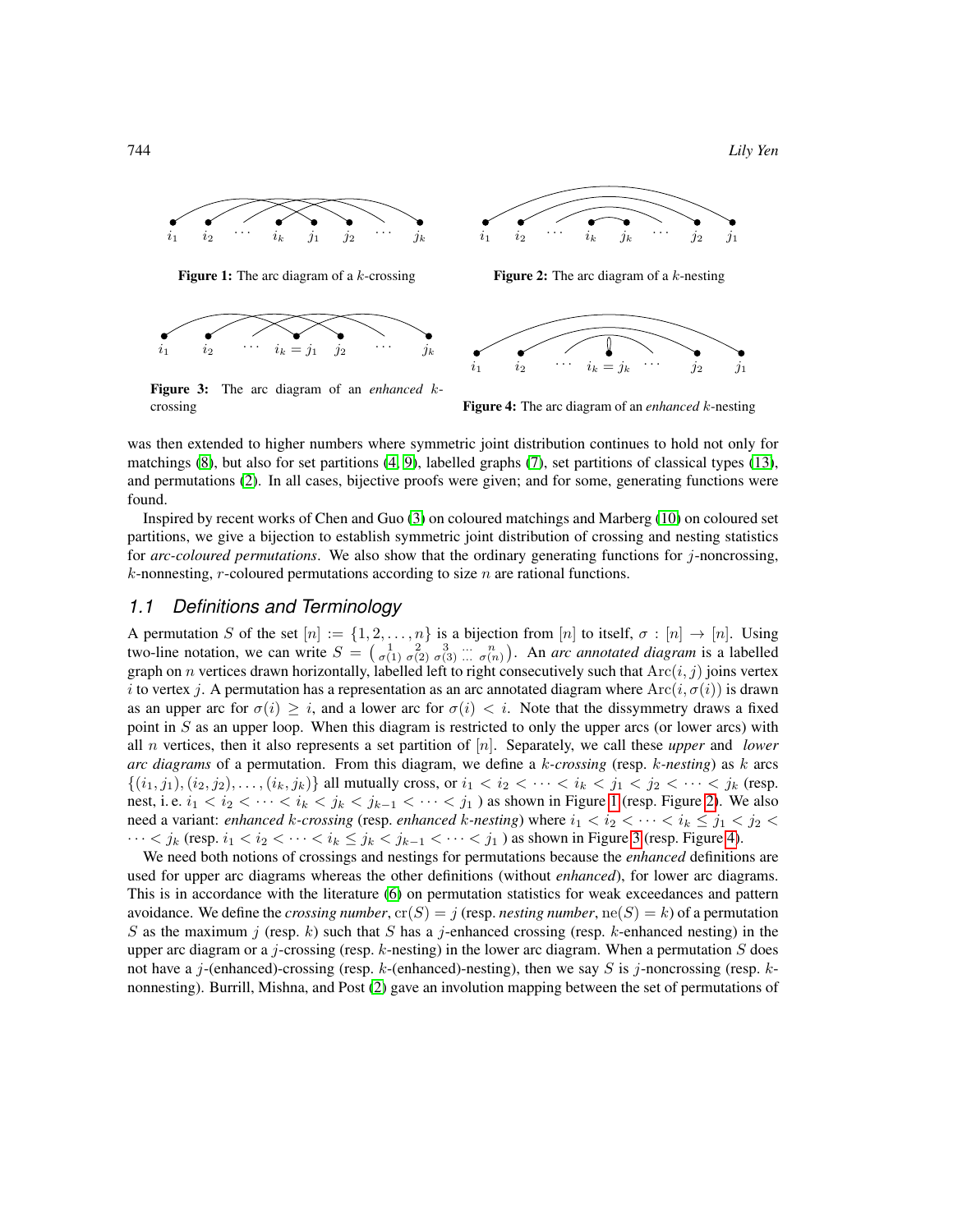#### *Arc-Coloured Permutations* 745

[n] with  $cr(S) = i$  and  $re(S) = k$  and those with  $cr(S) = k$  and  $re(S) = j$ , thus extending the result of symmetric joint distribution for matchings and set partitions of Chen, Deng, Du, Stanley, and Yan [\(4\)](#page-11-1) and Krattenthaler [\(9\)](#page-11-2) to permutations.

Next, Chen and Guo [\(3\)](#page-11-6) generalized symmetric equidistribution of crossing and nesting statistics to *coloured* complete matchings. Most recently, Marberg [\(10\)](#page-11-7) extended the result to coloured set partitions with a novel way of proving that the ordinary generating functions of j-noncrossing, k-nonnesting,  $r$ coloured partitions according to size  $n$  are rational functions. We extend their results to  $r$ -arc-coloured permutations, or r-coloured permutations in short.

Coloured permutations are generalizations of permutations represented as arc annotated diagrams. Once the arcs are coloured to satisfy  $j$ -noncrossing and  $k$ -nonnesting conditions for each colour class, the resulting arc diagrams can be represented in the topological graph theoretic book embedding setting [\(11\)](#page-11-9), each colour on a separate page while the vertices are on the spine of the book. The differences are two fold: each page satisfies the crossing/nesting conditions instead of finding a minimum number of pages, noncrossing on each page, to represent a given (non-planar) graph, and the number of pages is not necessarily minimal with respect to the crossing/nesting conditions. Secondary RNA structures with different bonding energies have been analysed in the book embedding setting, naturally represented as coloured set partitions [\(5\)](#page-11-10); however, arc-coloured permutations have yet to find a natural application.

Some caution on terminology is in order here. Group properties of coloured permutations have been widely studied since the 1990's [\(1,](#page-11-11) [15\)](#page-11-12), but there the colours are assigned to *vertices* instead of *arcs*.

#### *1.2 Main Theorem*

Since crossing and nesting statistics involves arcs, we define an r*-coloured permutation* parallel to [\(10\)](#page-11-7) as a pair,  $(S, \phi)$  consisting of a permutation of [n] and an arc-colour assigning map  $\phi$ : Arc $(S) \to [r]$ , and use a capital Greek letter,  $\Sigma$ , to denote these objects. We say  $\Sigma$  has a k-crossing (resp. k-nesting) if k arcs of the *same* colour cross (resp. nest). As always throughout this paper, *enhanced* statistics is applied to *upper* arc diagrams while *non-enhanced* for *lower* arc diagrams of permutations. Define cr(Σ) (resp.  $ne(\Sigma)$ ) as the maximum integer k such that  $\Sigma$  has a k-crossing (resp. k-nesting). The bijection of [\(2\)](#page-11-5) can be extended to establish symmetric joint distribution of the numbers  $cr(\Sigma)$  and  $\text{ne}(\Sigma)$  over r-coloured permutations preserving opener and closer sequences (equivalently, sets of minimal and maximal elements of each block when upper arc and lower arc diagrams are viewed separately as set partitions).

More formally, vertices of a permutation are of five types, an opener ( $\leq$ ), a closer ( $\geq$ ), a fixed point

 $(\,\mathbf{\bullet})$ , an upper transitory ( ), and a lower transitory(  $\mathbf{\mathcal{A}}$ ). For a particular  $\Sigma$ , restricting to only one colour, both upper arc and lower arc diagrams can be seen as set partitions whose minimal block elements are the openers, and maximal block elements are the closers. For upper arc diagrams, both a fixed point and an upper transitory contribute to the set of minimal (opener) and the set of maximal (closer) elements over blocks of the set partition. Lower arc diagrams are set partitions in Marberg's partition setting, thus Theorem1.1 and Corollary 1.2 of [\(10\)](#page-11-7) apply exactly here.

<span id="page-2-0"></span>Given an *r*-coloured permutation  $\Sigma = (S, \phi)$ , let the set of openers (resp. the set of closers) be  $\mathcal{O}(\Sigma)$ (resp.  $C(\Sigma)$ ) of the uncoloured permutation, S. For all positive integers, j and k, and subsets O,  $C \subseteq [n]$ , define  $\text{NCN}_{j,k}^{O,C}(n,r)$  to be the number of r-coloured permutations  $\Sigma$  of  $[n]$  with  $\text{cr}(\Sigma) < j$ ,  $\text{ne}(\Sigma) < k$ ,  $\mathcal{O}(\Sigma) = O$ , and  $\mathcal{C}(\Sigma) = C$ . Then Theorem [1](#page-2-0) is analogous to Theorem 1.1 in [\(4,](#page-11-1) [10\)](#page-11-7) for r-coloured permutations.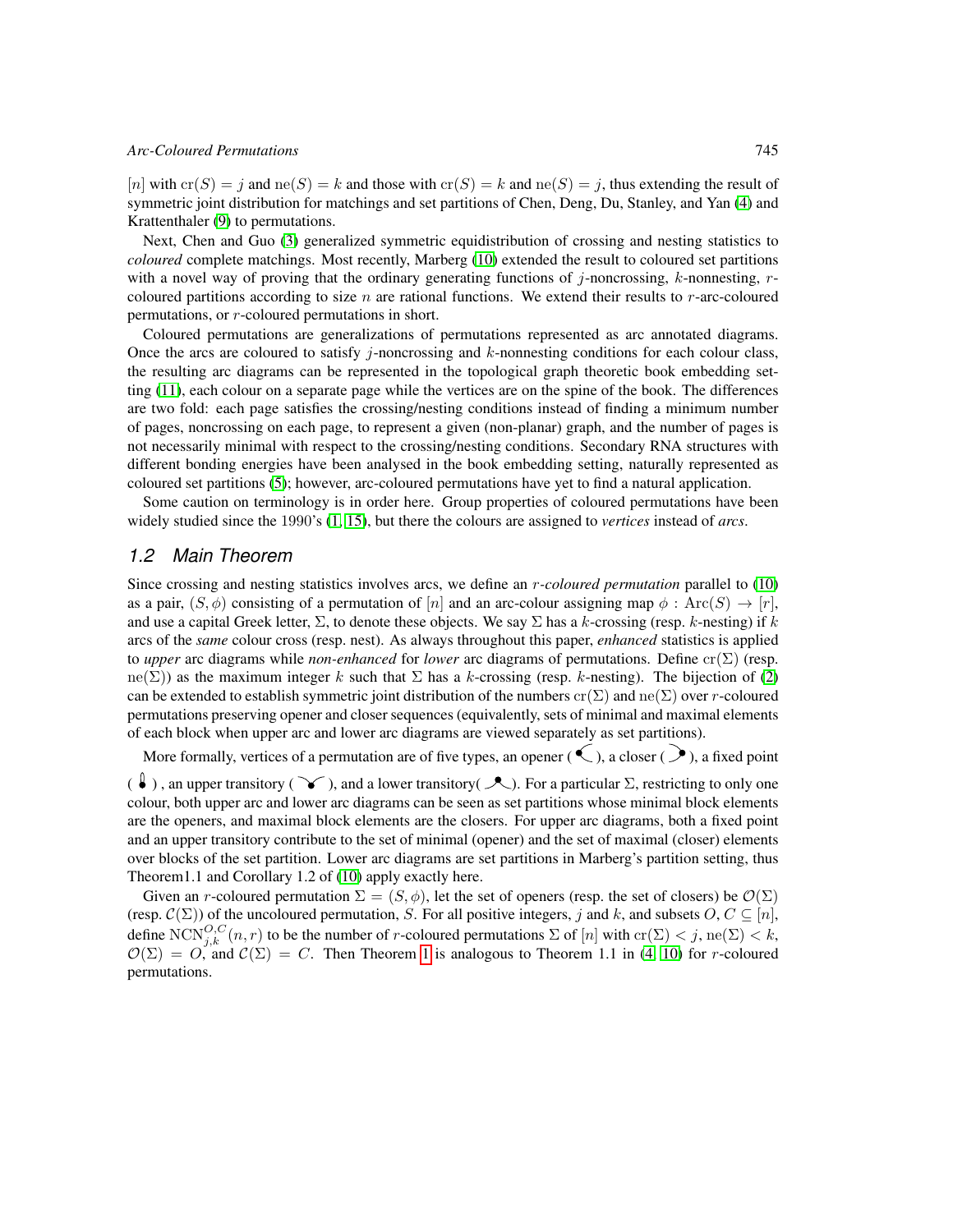**Theorem 1** For all positive integers, j and k, and subsets  $O, C \subseteq [n]$ ,  $NCN_{j,k}^{O,C}(n,r) = NCN_{k,j}^{O,C}(n,r)$ .

As customary in the literature, we let  $NCN_{j,k}(n, r)$  denote the number of all r-coloured, j-noncrossing, k-nonnesting permutations of [n]. Summing both sides of Theorem [1](#page-2-0) over all O,  $C \subseteq [n]$  gives the generalization of [\(4,](#page-11-1) [10\)](#page-11-7) for Corollary [1.](#page-3-0) We also let  $NC_k(n, r)$  (resp.  $NN_k(n, r)$ ) denote the number of k-noncrossing (resp. k-nonnesting) r-coloured permutations on  $[n]$ .

<span id="page-3-0"></span>**Corollary 1** *For all integers,*  $j, k, n, r$ ,  $NCN_{j,k}(n, r) = NCN_{k,j}(n, r)$  *and*  $NC_k(n, r) = NN_k(n, r)$ *.* 

#### *1.3 Plan*

The tools needed for the proof of Theorem [1](#page-2-0) are given in Section [2.](#page-3-1) Section [3](#page-4-0) gives the proof of Theorem [1](#page-2-0) combining essential ingredients of both [\(2,](#page-11-5) [10\)](#page-11-7) with the added care of managing both upper and lower arc diagrams simultaneously where both notions of crossing and nesting are applied. The transfer matrix approach Marberg used to establish the rationality of the ordinary generating function,  $\sum_{n\geq 0}\text{NCN}_{j,k}(n+1)$  $(1, r)x^n$  for set partitions of size  $n + 1$  is through translating the original problem to counting all closed walks of *n*-steps with certain column and row length restrictions (according to  $j, k$ ) for each component from  $\emptyset \in Y^r$ , that is, r copies of the Hasse diagram of the Young lattice. This idea cannot be extended to permutations on  $(Y^r, Y^r)$  because upper arc diagrams are dependent on lower arc diagrams. However, another interpretation of Marberg's multigraphs  $G_{j,k,r}$  in terms of the types of vertices and colours of edges leads to the multigraphs for r-coloured permutations which permits the application of transfer matrix method to draw the same conclusion: The ordinary generating function,  $\sum_{n\geq 0} NCN_{j,k}(n,r)x^n$ for j-noncrossing,  $k$ -nonnesting,  $r$ -coloured permutations is rational. The combination of the method of generating trees and finite state automata in the interpretation can be extended to other combinatorial objects where both crossing and nesting statistics are bounded, thus leading to the same conclusion that the corresponding generating functions are rational.

### <span id="page-3-1"></span>2 Background

The proof of Theorem [1](#page-2-0) requires working knowledge of the theory of integer partition, especially its representation as Young diagrams, the Hasse diagram of the Young lattice, and the RSK-algorithm for filling positive integers to obtain the beginning of some standard Young tableau. We refer the reader to Volume 2 of Stanley's Enumerative Combinatorics [\(14\)](#page-11-13) for more details.

<span id="page-3-2"></span>Define a partition of  $n \in \mathbb{N}$  to be a sequence  $\lambda = (\lambda_1, \lambda_2, \dots, \lambda_k) \in \mathbb{N}^k$  such that  $\sum_{i=1}^k \lambda_i = n$ , and  $\lambda_1 \geq \lambda_2 \geq \cdots \geq \lambda_k$ . If  $\lambda$  is a partition of n, we write  $\lambda \vdash n$  or  $|\lambda| = n$ . The non-zero terms  $\lambda_i$ are called the parts of  $\lambda$ , and we say  $\lambda$  has k parts if  $\lambda_k > 0$ . We can draw  $\lambda$  using a left-justified array of boxes with  $\lambda_i$  boxes in row i. For example,  $\lambda = (5, 3, 2, 2, 1)$  is drawn as  $\overline{\mathbb{F}}$ . This representation is the Young diagram of a partition. To "add a box" to a partition  $\lambda$  means to obtain a partition  $\mu$  such that  $|\lambda| + 1 = |\mu|$ , and  $\lambda$ 's Young diagram is included in that of  $\mu$ . This inclusion induces a partial order on the set of partitions of non-negative integers, denoted by  $Y$ , or the Young lattice. When we place integers  $1, 2, \ldots, n$  in all n boxes of a Young diagram so that entries increase in each row and column, we produce a standard Young tableau, abbreviated as SYT. As one builds an SYT from the empty set through the process of adding a box at a time, a sequence of integer partitions,  $(\lambda^0 = \emptyset, \lambda^1, \lambda^2, \dots, \lambda^n)$  emerges where  $\lambda^{i-1} \subset \lambda^i$ , and  $|\lambda^i| = |\lambda^{i-1}| + 1$ . In addition to adding a box, we include "deleting a box" and "doing nothing" for the following four types in Definition [1.](#page-3-2)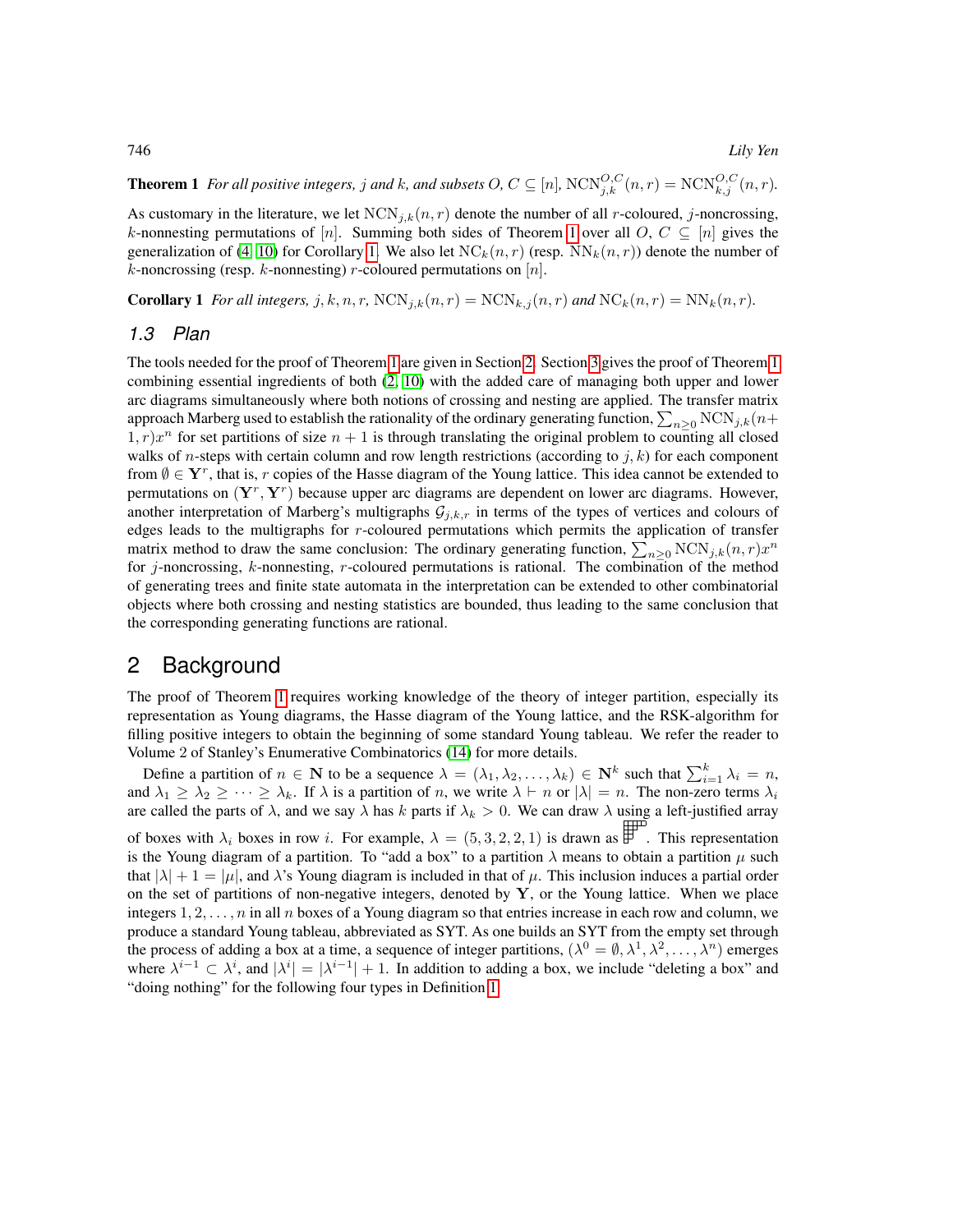#### *Arc-Coloured Permutations* 747

**Definition 1** We define four types of sequences of tableaux,  $T = (\lambda^0 = \emptyset, \lambda^1, \lambda^2, \ldots, \lambda^n)$ , where  $\lambda^0 =$  $\lambda^n = \emptyset$  such that  $\lambda^i$  is obtained from  $\lambda^{i-1}$  for each  $i \in [n]$  by one of the three actions: adding a box, *deleting a box, or doing nothing.*

- *1. A* semi-oscillating tableau *is any such sequence* T*.*
- 2. An oscillating tableau *has distinct neighbouring*  $\lambda^i$ 's.
- 3. A vacillating tableau *is any such sequence* T *which has*  $\lambda^{i-1} \subseteq \lambda^i$  *when i is even, and*  $\lambda^{i-1} \supseteq \lambda^i$ *when* i *is odd.*
- *4. A* hesitating tableau *is any such sequence* T *which has*  $\lambda^{i-1} \subseteq \lambda^i$  *when i is odd, and*  $\lambda^{i-1} \supseteq \lambda^i$ *when* i *is even.*

In the uncoloured case, Marberg [\(10\)](#page-11-7) links the sequence  $T$  to an *n*-step walk on the Hasse diagram of the Young lattice, Y where "doing nothing" is also counted as a step. For his enumeration purposes, Marberg's definitions differ slightly from [\(4\)](#page-11-1) to achieve that these n-step walks are closed walks from  $\emptyset$ . Though we will not walk on an ordered pair of r-tuple Hasse diagrams, we will keep the requirement that each sequence T begins and ends with  $\emptyset$ .

### <span id="page-4-0"></span>3 Proof of Main Theorem

The proof of Theorem [1](#page-2-0) needs two local rules for changing set partitions to involutions: Rule H for hesitating tableaux tracking *enhanced* statistics in upper arcs and Rule V for vacillating tableaux.

| Opener Closer | Transitory                                                                                                                                                                                  | Fixed point |
|---------------|---------------------------------------------------------------------------------------------------------------------------------------------------------------------------------------------|-------------|
|               | Rule H $\bullet \mapsto \bullet \bullet \rightarrow \bullet \bullet \rightarrow \bullet \rightarrow \bullet \rightarrow \bullet \rightarrow \bullet \rightarrow \bullet \bullet$            |             |
|               | Rule $V \leftarrow \rightarrow \bullet \rightarrow \bullet \rightarrow \bullet \rightarrow \bullet \rightarrow \bullet \rightarrow \bullet \rightarrow \bullet \rightarrow \bullet \bullet$ |             |

### *3.1 Proof of Theorem [1](#page-2-0)*

**Proof:** We show an involution between the set of r-coloured permutations of  $[n]$  with maximal crossing number j, nesting number k and those with maximal crossing number k and nesting number j.

Given an r-coloured permutation of [n], say  $\Sigma = (S, \phi)$ , first consider its corresponding uncoloured permutation S. Let O be  $\mathcal{O}(S)$ , the set of openers and C be  $\mathcal{C}(S)$ , the set of closers. Applying the involution of [\(2\)](#page-11-5) results in another permutation with the same  $O$  and  $C$  while switching maximal crossing and nesting numbers.

Now for each colour class, the resulting arc diagram is no longer a permutation, but two set partitions: *enhanced* for the upper arc diagram, and *non-enhanced* for the lower arc diagram. We employ the same encoding techniques from [\(2\)](#page-11-5):

- Step 1 Translate the upper arc diagram into a hesitating tableau sequence, and the lower arc diagram into a vacillating tableau sequence.
- Step 2 Perform a component-wise transpose to each tableau sequence.
- Step 3 Apply reverse RSK to fill each tableau in the sequence from the right to the left.
- Step 4 Translate the newly filled sequence of tableaux back to arc diagrams according to its own rule.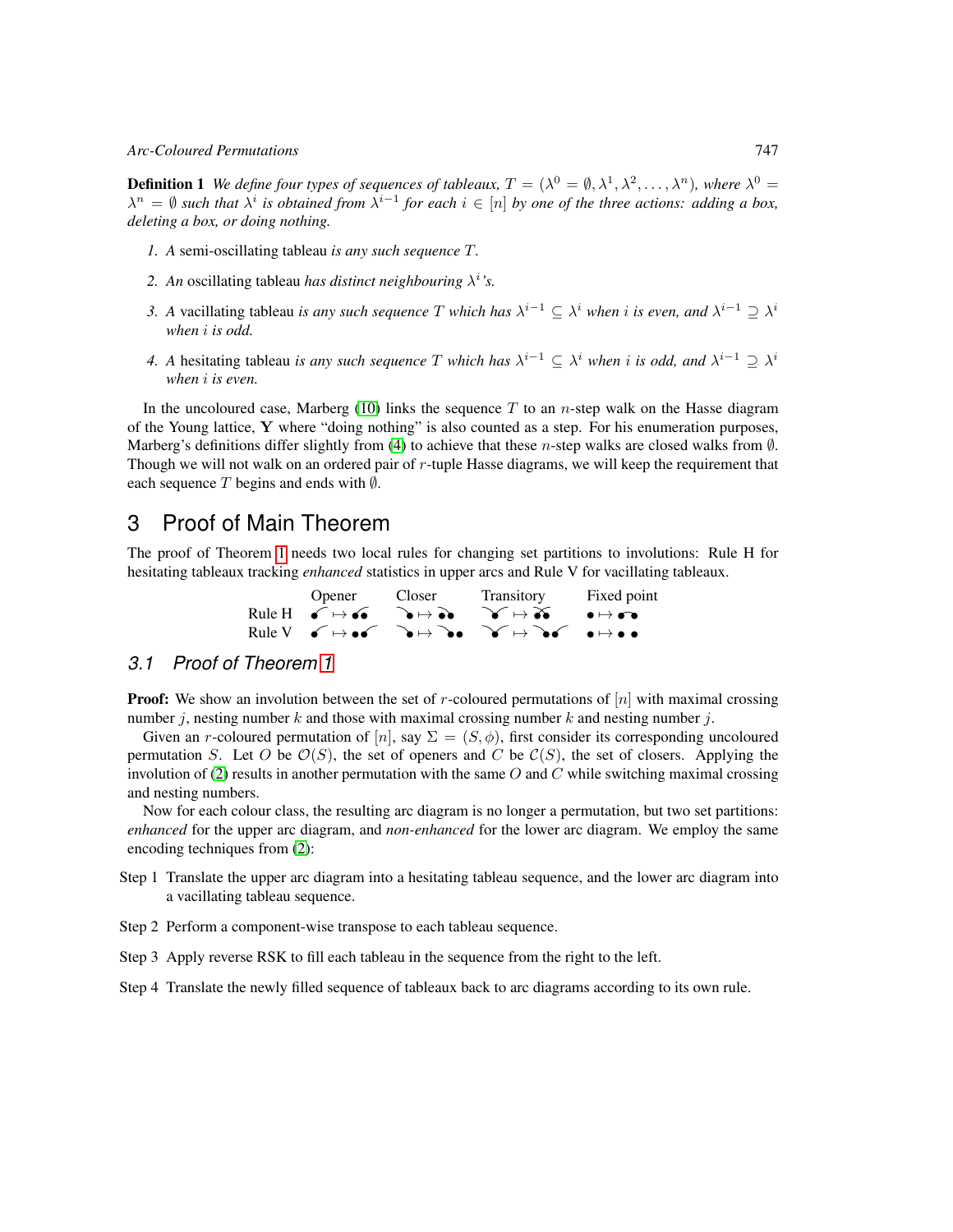Thus, we obtain the resulting arc diagram with its upper and lower arc components where maximal crossing and nesting numbers are switched because the bijections of [\(2,](#page-11-5) [4,](#page-11-1) [9\)](#page-11-2) interchange maximal column length with maximal row length while preserving sets of maximal and minimal block elements. This interchange achieved through taking the conjugate (transpose) of each tableau translates to the switching of maximal nesting and crossing numbers while preserving the sets of openers and closers. The preservation of these sets when restricted to one colour of arcs permits the involution to be applied separately to all arcs of the same colour, one colour at a time, without interfering with the sets of openers and closers from other colour classes. Finally, the combination of all  $r$  involutions, one for each colour, produces the desired r-coloured permutation such that for each colour, crossing number and nesting number are switched. If the original r-coloured  $\Sigma$  is j-noncrossing and k-nonnesting, then its image after the r-fold involution is  $j$ -nonnesting and k-noncrossing.  $\Box$ 

#### *3.2 An example of a* 2*-coloured permutation*

<span id="page-5-0"></span>We show a 2-coloured permutation where we apply the involution of the proof of Theorem [1](#page-2-0) to find its image.

**Example 1** *A permutation encoded by a* hesitating tableau sequence,  $\lambda_1$  *for colour* 1*,*  $\lambda_2$  *for colour* 2 *in the* upper *arcs and a* vacillating tableau sequence,  $\mu_2$  *for colour* 2 *in the* lower *arcs*.



The result of transposing every tableau in each sequence  $\lambda_1$ ,  $\lambda_2$ , and  $\mu_2$ , and filling the tableau from the right is the following 2-coloured permutation in Figure [5.](#page-6-0)

### 4 Enumeration of  $r$ -coloured permutations

Before we enumerate r-coloured permutations, a quick overview of Marberg's approach for the enumeration of coloured set partitions helps set the stage for a new interpretation.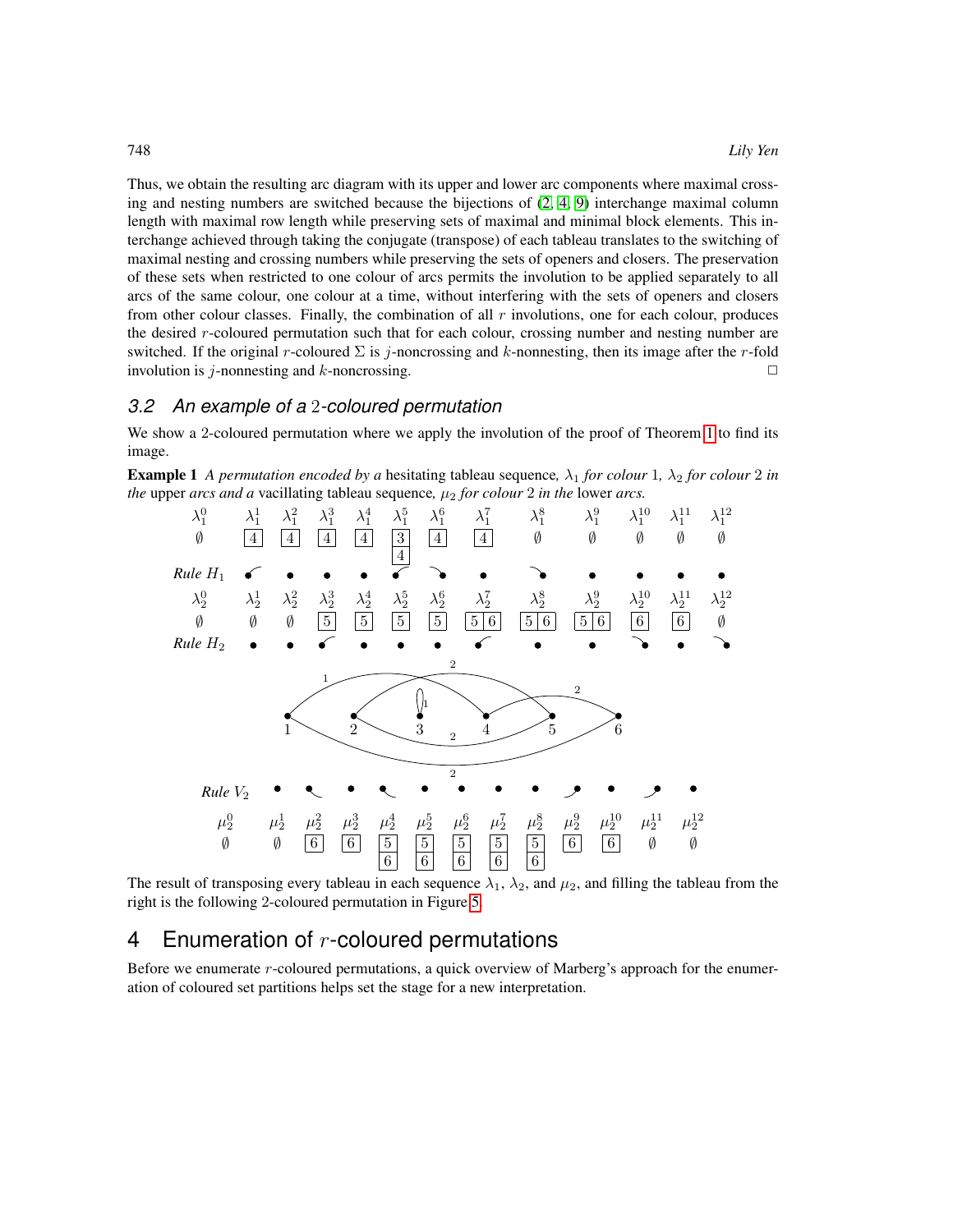

<span id="page-6-0"></span>Figure 5: The image of Example [1](#page-5-0) under the involution in the proof of Theorem [1](#page-2-0)

#### 4.1 Another interpretation of  $\mathcal{G}_{i,k,r}$  for set partitions

Marberg viewed r sequences of vacillating tableaux, one for each colour, as  $r \times (k-1)$  matrices  $A = [A_{i,l}]$ encoding  $\lambda_i^l$  in a vacillating tableau sequence T for colour i. If the set partition is j-noncrossing and k-nonnesting, then this tableau has a maximum of  $j - 1$  columns and  $k - 1$  rows. For colour i, the *i*th row of matrix A just lists parts of  $\lambda^l$ , thus at most  $k-1$  non-zero parts. The multigraph  $\mathcal{G}_{j,k,r}$  is drawn using all such allowable  $A$ 's as vertices, and edges and loops connecting vertices corresponding to adding a box, deleting a box, or doing nothing in the construction of vacillating tableaux so that the resulting sequence contains only tableaux of at most  $j - 1$  columns and  $k - 1$  rows. Once completed, the multigraph  $\mathcal{G}_{j,k,r}$  gives rise to an adjacency matrix. To find the number  $NCN_{j,k}(n,r)$  which is also the number of  $(n - 1)$ -step walks on  $\mathcal{G}_{j,k,r}$  from the zero matrix to itself, the method of transfer matrix gives a quotient of two polynomials (determinants actually), thus concluding that the ordinary generating function  $\sum_{n\geq 0} NCN_{j,k}(n+1,r)x^n$  is rational.

### 4.2 Examples of  $G_{2,2,1}$  *and*  $G_{2,2,2}$  *for set partitions*

To illustrate the construction of  $\mathcal{G}_{j,k,r}$ , we first reconstruct Marberg's  $\mathcal{G}_{2,2,1}$  and  $\mathcal{G}_{2,2,2}$  by naming each vertex and edge as it becomes necessary.

The arc annotated diagram of a set partition on  $[n]$  has  $n - 1$  consecutive gaps, i.e. between each pair of adjacent points. Let the set of non-crossing, non-nesting, uncoloured set partitions on [n] be denoted by  $\mathcal{P}_{2,2,1}(n)$ . For each  $P \in \mathcal{P}_{2,2,1}(n)$ , a snap shot of each gap belongs to one of the first four types in Table [1](#page-8-0) where the matching steps in  $\mathcal{G}_{2,2,1}$  are also given. Since  $r = 1$ , only two vertices exist in  $\mathcal{G}_{2,2,1}$ :  $v_0$ , the initial state for no opener, and  $v_1$ , for one opener. No other vertices accounting for other states are present because any state  $v_i$  where  $i \geq 2$  would mean two or more openers which will form at least

a 2-nesting or 2-crossing when closed. Incident at  $v_0$  are three types of edges: two loops,  $\int_0^{\infty}$  for no arc

in the consecutive gap, and  $\int_0^1$  for a distance 1-arc both of which do not change the number of openers present as the set partition is scanned from the left to the right; the last type is a directed edge from  $v_0$  to

 $v_1$  to indicate that an opener is present in the consecutive gap. Once at  $v_1$ , only the loop,  $\int_0^{\infty}$ , is allowed because a 1-arc  $\int_0^1$  will create a 2-nesting in P with the existing opener. A directed edge from  $v_1$  to  $v_0$ 

means that an opener is closed. To simplify drawing, an edge without arrows is bidirectional. The result is shown in Figure [6.](#page-7-0)

To construct  $G_{2,2,2}$ , we require four vertices: still  $v_0$  as the initial state for no opener, but also two states indicating one *r*-coloured ( $r \in [2]$ ) opener,  $v_{1_1}$  and  $v_{1_2}$ . Since two arcs of different colours do not create a crossing or nesting, one more state is needed,  $v_{212}$ , for two openers, one of each colour. As in  $\mathcal{G}_{2,2,1}$ ,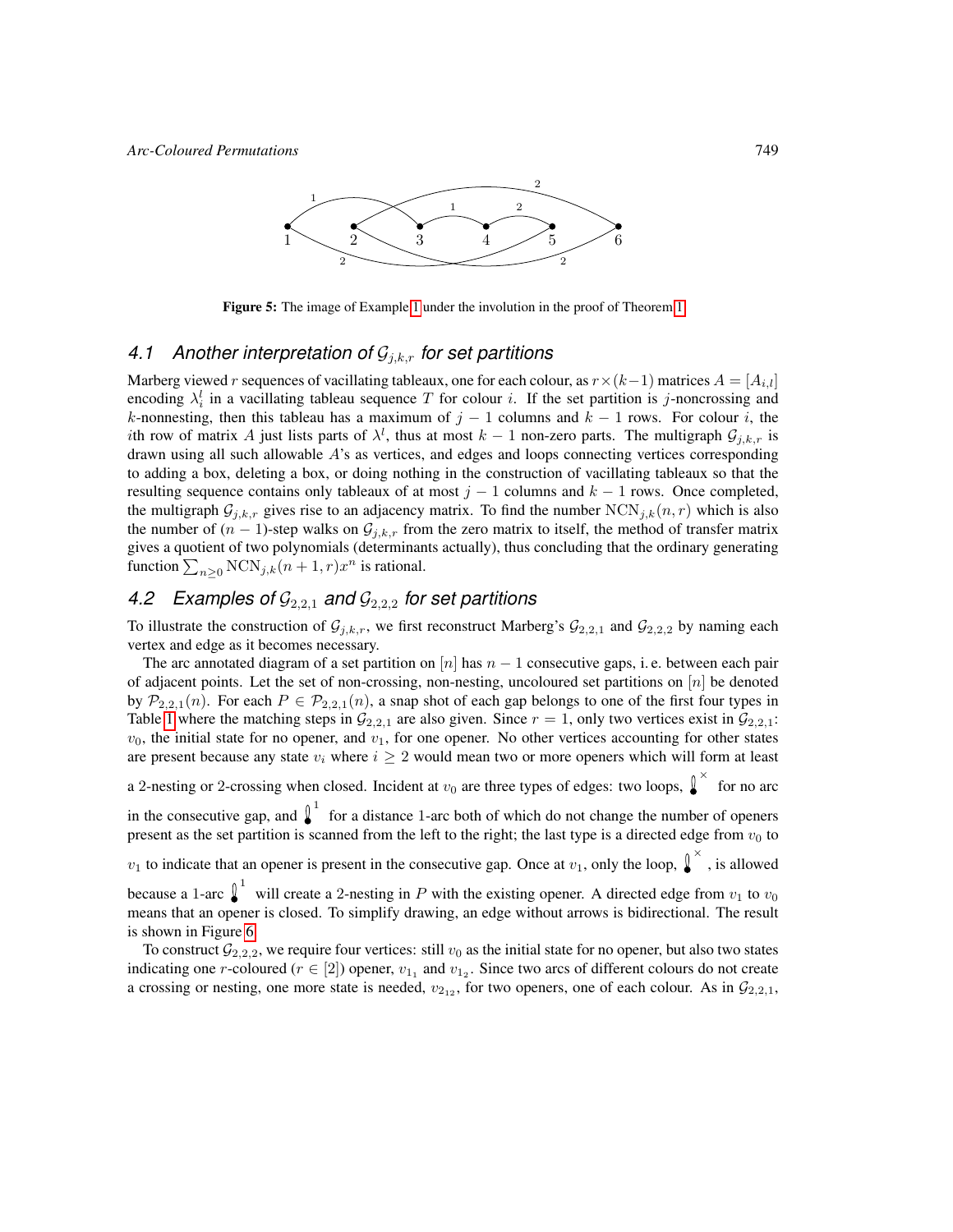

<span id="page-7-0"></span>**Figure 6:** An uncoloured set partition graph,  $\mathcal{G}_{2,2,1}$ .



<span id="page-7-1"></span>**Figure 7:** A 2-coloured set partition graph,  $\mathcal{G}_{2,2,2}$ .

the loops and edges are placed according to what is allowed in  $P$ , but a new edge between  $v_{1_1}$  and  $v_{1_2}$ is added in the last row of Table [1](#page-8-0) for the closing of one colour on point  $m$  while an opener is present at point  $m - 1$  in P. The result is shown in Figure [7.](#page-7-1)

For details on how the adjacency matrices for Figures [6](#page-7-0) and [7](#page-7-1) give rise to generating functions, please see [\(16\)](#page-11-14).

In general, we obtain  $\mathcal{G}_{j,k,r}$  directly through labelling the edges and vertices of  $\mathcal{G}_{j,k,r}$  similar to generating such set partitions through the method of generating trees except that each vertex  $v_i$  (considered as a state) in  $\mathcal{G}_{i,k,r}$  indicates that i openers are pending to close. When drawn from the left to the right where all vertices of the same first subscript line up vertically, we get edges either between  $v_i$  and  $v_{i+1}$  for each  $i \geq 0$  for openers or closers as in Figure [8,](#page-8-1) or between vertices of the same first subscript for the presence of both (drawn as vertical edges, not shown in Figure [8\)](#page-8-1). Care needs to be taken when many arcs of the same colour are open because the order in which they are closed relates to how crossing and nesting are formed.

We list the first few series for  $\mathcal{G}_{2,2,r}$ ,  $r = \{3, 4\}$ . The first two series,  $r = 1, 2$  were found by Marberg [\(10\)](#page-11-7) where A216949 in [\(12\)](#page-11-15) is for  $r = 2$ . Our series mark the number of consecutive gaps, namely,  $x^k$ counts the number of such coloured set partitions on  $k + 1$  elements. For more terms and the rational functions, please consult A225029–A225033 in [\(12\)](#page-11-15) for  $r = 3$  to 7.

$$
\sum_{n\geq 0} \text{NCN}_{2,2}(n,3)x^n = \frac{1 - 10x + 22x^2 - x^3}{1 - 14x + 59x^2 - 74x^3 + x^4} = 1 + 4x + 19x^2 + 103x^3 + 616x^4 + 3949x^5 + \dots
$$

$$
\sum_{n\geq 0} \text{NCN}_{2,2}(n,4)x^n = \frac{1 - 20x + 122x^2 - 224x^3 + x^4}{1 - 25x + 218x^2 - 782x^3 + 973x^4 - x^5} = 1 + 5x + 29x^2 + 193x^3 + 1441x^4 + \dots
$$

Using an average personal computer, Maple15 can generate up to 7 colours. The next case,  $r = 8$ , with a matrix size of  $256 \times 256$ , computation would take too long to find the determinants.

## 4.3 Multigraphs,  $\mathcal{G}_{2,2,1}$  and  $\mathcal{G}_{2,2,2}$  for permutations

Instead of translating consecutive gaps from set partitions into steps in the multigraph  $G$ , we examine each vertex in the arc diagram of a coloured permutation and assign each type of vertex to a step in G. As for set partitions, we first construct the multigraph  $\mathcal{G}_{2,2,1}$  for non-crossing, non-nesting, uncoloured permutations. Let us denote the set of all such permutations on [n] by  $S_{2,2,1}(n)$ . If  $S \in S_{2,2,1}(n)$ , then a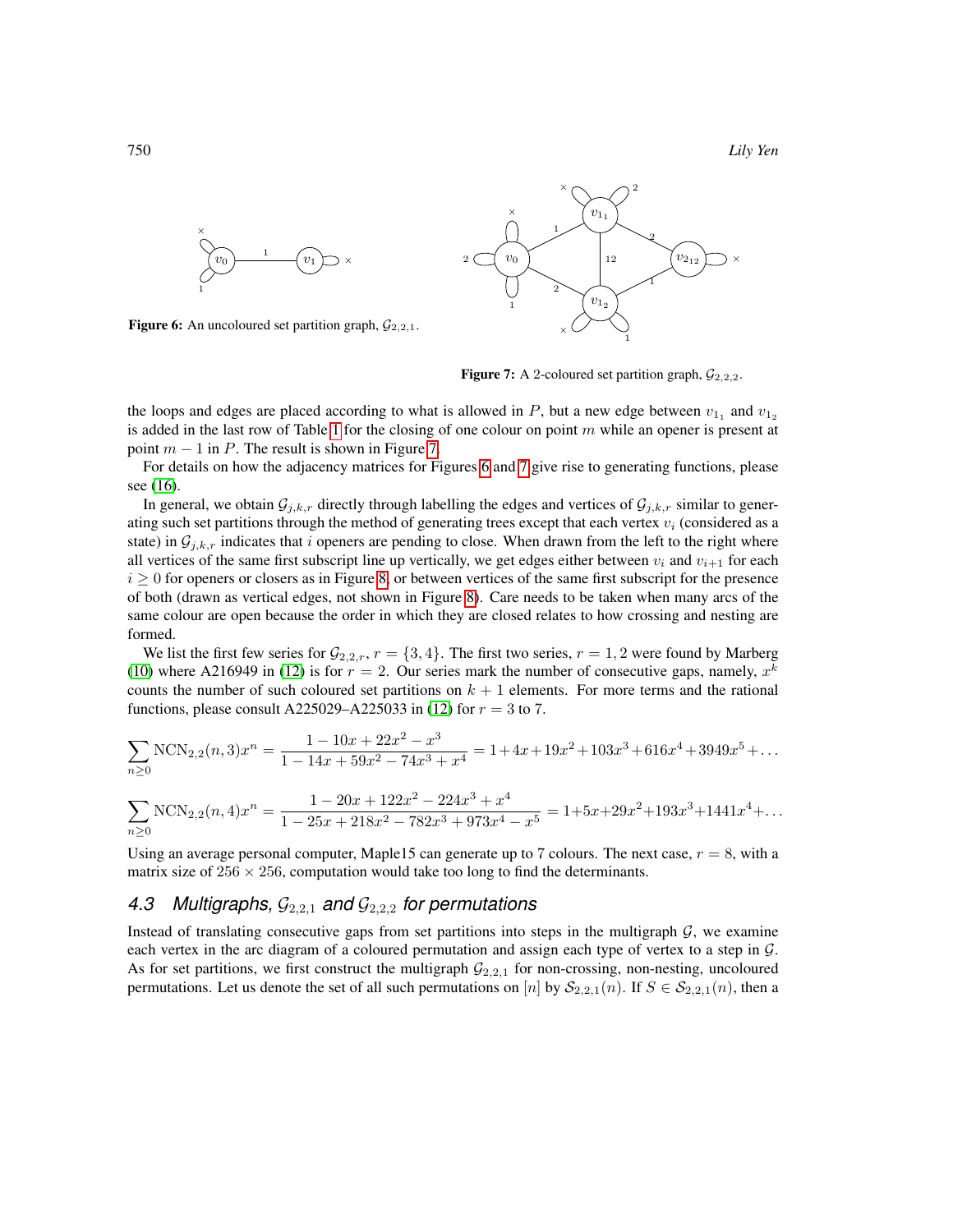

<span id="page-8-1"></span>Figure 8: The line-up for states of the same number of openers

| Domain    | Set partition                                 | Types of arcs          | Types of steps in $\mathcal{G}_{2,2,1}$ and $\mathcal{G}_{2,2,2}$ |
|-----------|-----------------------------------------------|------------------------|-------------------------------------------------------------------|
| $m\geq 2$ | $m-1$<br>$\boldsymbol{m}$                     | no arc                 |                                                                   |
| $m\geq 2$ | $m-1$<br>$\boldsymbol{m}$                     | a 1-arc coloured $r$   | $\int_0^r$ , $r \in [2]$                                          |
| $m\geq 2$ | $m-1$<br>$\overrightarrow{m}$                 | an opener              | $\overline{v_{i+1}}$                                              |
| $m\geq 3$ | $m-1$<br>$\overline{m}$                       | a closer               | $v_i$ r $v_{i+1}$<br>$\bullet v_{i_1}$                            |
| $m\geq 3$ | $\boldsymbol{2}$<br>$m-1$<br>$\boldsymbol{m}$ | a closer and an opener | $\big\downarrow_{_{12}}$<br>$\bullet v_{i}$                       |

<span id="page-8-0"></span>**Table 1:** Five situations between point  $m - 1$  and point m for set partitions and the matching steps in  $\mathcal{G}$ .

vertex is either a fixed point ( $\ell$ ), an opener ( $\ell$ ), a closer ( $\ell$ ), or a lower transitory( $\ell$ ). We can't have an upper transitory which contributes to a 2-(enhanced) crossing.

In Figure [9,](#page-8-2)  $v_0$  still indicates the initial state with 0 opener;  $v_1$  indicates the state with 1 opener. The loop labelled 1 is the step taken when a fixed point coloured 1 is encountered in the permutation scanned from the left. The loop labelled  $1<sub>t</sub>$  is the presence of a lower transitory with coloured 1 arcs on both sides; this is possible only when an opener coloured 1 is present, thus at  $v_1$ . Note that a lower transitory does not alter the state. The directed edge  $(v_0, v_1)$  indicates the presence of an opener, and the edge traversed in reverse indicates that of a closer. An edge drawn without arrows still means a bidirectional edge.

The construction of  $\mathcal{G}_{2,2,2}$  involves more types of vertices and edges which we summarize in Table [2.](#page-9-0)

<span id="page-8-2"></span>

**Figure 9:** An uncoloured permutation graph,  $\mathcal{G}_{2,2,1}$ .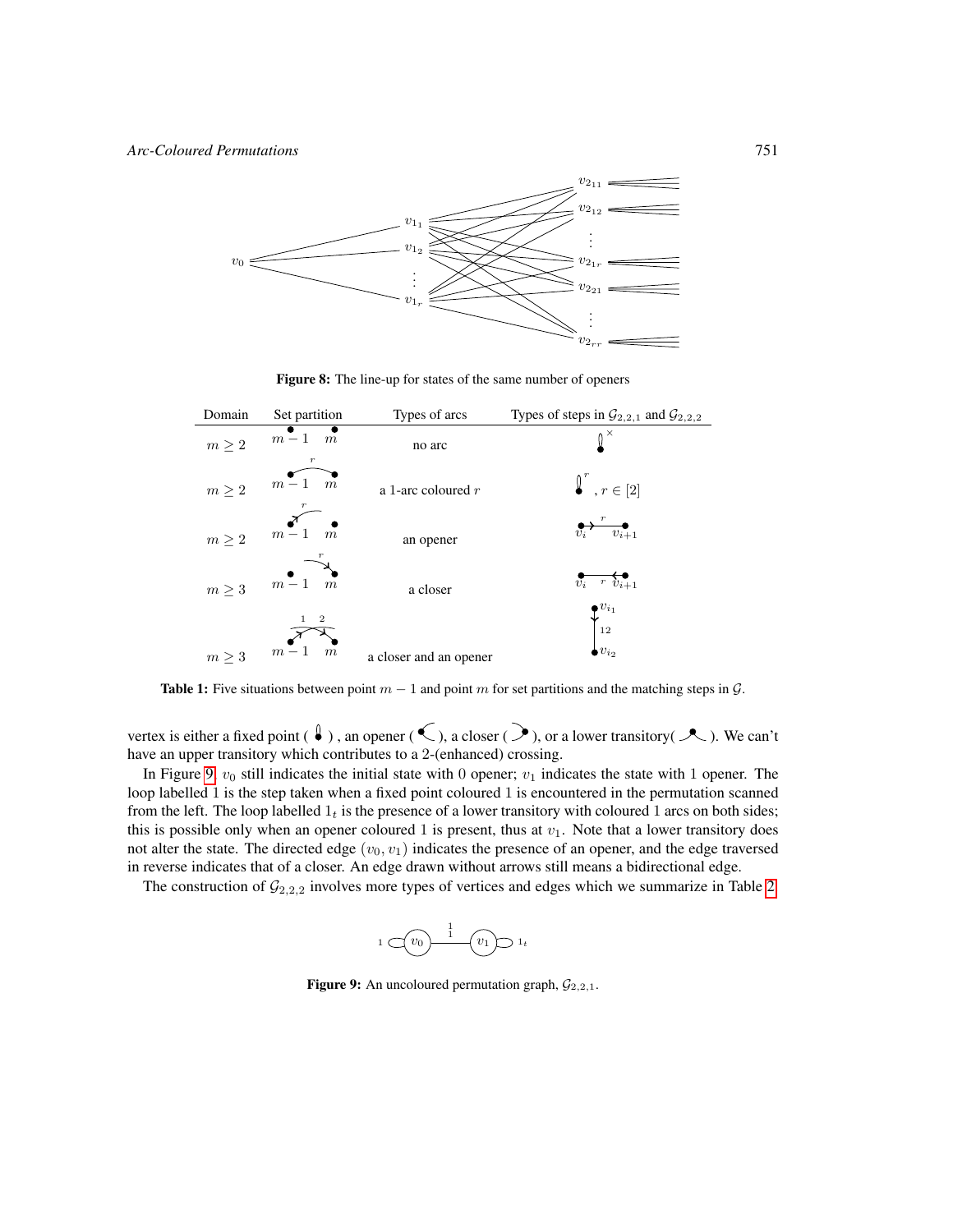Each state with one opener has the colours of the openers as subscripts. When a state has two openers, both colours are used, thus only one such vertex in  $v_2$ . The method of transfer matrix gives the following generating function. Here  $x$  marks the size of the permutation.

$$
\sum_{n\geq 0} \text{NCN}_{2,2}(n,2)x^n = \frac{1-6x+4x^2}{(1-2x)(1-6x)} = 1+2x+8x^2+40x^3+224x^4+1312x^5+7808x^6+O(x^7).
$$

This series, A092807 in [\(12\)](#page-11-15), counts (with interpolated zeros) the number of closed walks of length  $n$ at a vertex of the edge-vertex incidence graph of  $K_4$ , the complete graph on 4 vertices associated with the edges of  $K_4$ . The next two series, A224992 and A224993 in [\(12\)](#page-11-15), however, are new. For 5 colours, the matrix size,  $252 \times 252$ , hinders fast computation of determinants.

$$
\sum_{n\geq 0} \text{NCN}_{2,2}(n,3)x^n = \frac{1 - 17x + 66x^2 - 36x^3}{(1 - 2x)(1 - 6x)(1 - 12x)} = 1 + 3x + 18x^2 + 144x^3 + 1368x^4 + O(x^5),
$$

 $\sum$  $n\geq 0$  $NCN_{2,2}(n,4)x^{n} = \frac{1 - 36x + 380x^{2} - 1200x^{3} + 576x^{4}}{(1 - 3x)(1 - 6x)(1 - 12x)(1 - 20x)}$  $\frac{1-30x+300x-1200x+370x}{(1-2x)(1-6x)(1-12x)(1-20x)} = 1+4x+32x^2+352x^3+4736x^4+O(x^5).$ 

| Domain               | <b>Permutation Vertex</b> | Types of arcs       | Types of steps in $\mathcal{G}_{2,2,2}$                                                      |
|----------------------|---------------------------|---------------------|----------------------------------------------------------------------------------------------|
| all vertices         |                           | a fixed point       | $\underline{\int}^{l}$ , $l \in [2]$                                                         |
| all except the last  |                           | an opener           | $v_{i+1}$<br>$\bar{v_i}$<br>$r, s \in [2]$                                                   |
| all except the first | $\overline{s}$            | a closer            | $v_{i+1}$<br>$v_i$<br>$r,s\in[2]$                                                            |
| no first, no last    | r r                       | a lower transitory  | $\boldsymbol{\underline{\textbf{I}}}^{r_t}$ , $r \in [2]$                                    |
| no first, no last    |                           | an upper transitory | $v_{i_r}$<br>$\underline{r}\underline{s}$<br>$v_{i_s}$ , $r, s \in [2]$<br>$\bullet v_{i_r}$ |
| no first, no last    |                           | a lower transitory  | $\overline{sr}$<br>$v_{i_s}$ , $r, s \in [2]$                                                |

<span id="page-9-0"></span>**Table 2:** Vertices in permutations and the matching steps in  $\mathcal{G}_{2,2,2}$ .

#### *4.4 Proof of Rationality through Multigraphs for* r*-coloured permutations*

In general, drawing  $G_{j,k,r}$  for coloured permutations is a tedious task. As the j, k, and r increase, types of edges and vertices increase. Not only does one need to track the order in which coloured arcs are closed, one also needs to create unidirectional edges which go to the right states. Regardless of the complexity of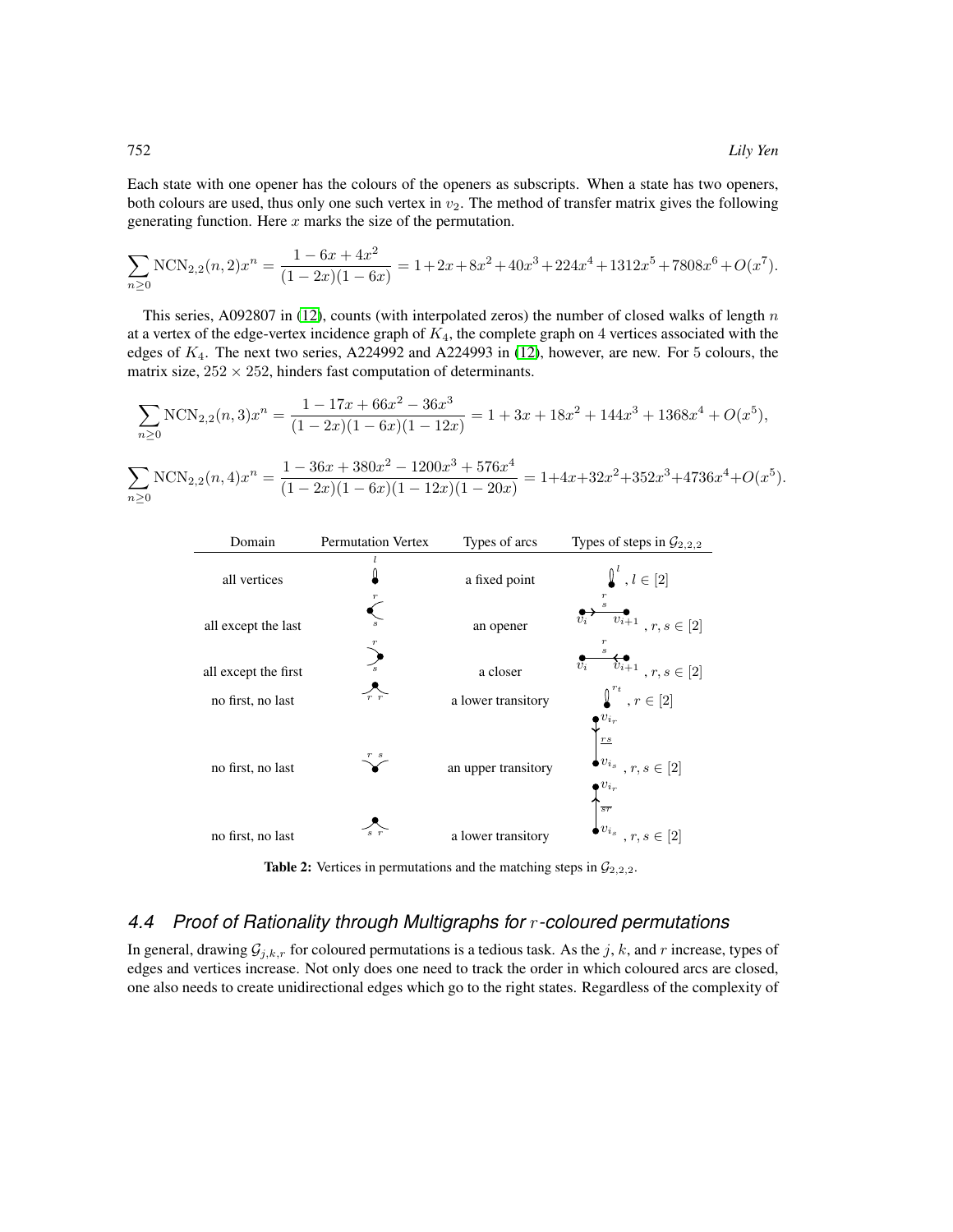

Figure 10: A 2-coloured permutation multigraph,  $\mathcal{G}_{2,2,2}$ 

the multigraph,  $\mathcal{G}_{j,k,r}$ , only a finite number of vertices and edges are present because both crossing and nesting numbers are bounded for the set of  $r$ -coloured permutations. Furthermore, the number of such permutations on [n] is the number of n-step paths from  $v_0$  to  $v_0$  in  $\mathcal{G}_{j,k,r}$  because all openers must be closed. Using the method of transfer matrix then yields a rational function for the ordinary generating function,  $\sum_{n\geq 0} NCN_{j,k}(n,r)x^n$ .

### 5 Concluding Remarks

When both nesting and crossing numbers are bounded, a finite multigraph can be constructed. This method of transfer matrix may be extended to the enumeration of set partitions of classical types as in the works of Rubey and Stump [\(13\)](#page-11-4), even their coloured counterparts. The challenge lies in finding the generating function when only one of the bounds is present. For instance, Marberg [\(10\)](#page-11-7) showed that the ordinary generating function for noncrossing 2-coloured set partitions is D-finite, but conjectured non-Dfinite series for noncrossing r-coloured set partitions when  $r \geq 3$ .

### 6 Acknowledgements

The author would like to thank Marni Mishna for recommending Marberg's paper [\(10\)](#page-11-7), Eric Marberg for clarifying the construction of the matrices which act as vertex labels of the multigraph  $\mathcal{G}_{j,k,r}$ , and two anonymous referees for their constructive comments which led to the automation of generating the rational series for coloured noncrossing nonnesting set partitions and permutations. Mogens Lemvig Hansen helped with figures and Maple code [\(16\)](#page-11-14) for the automation.